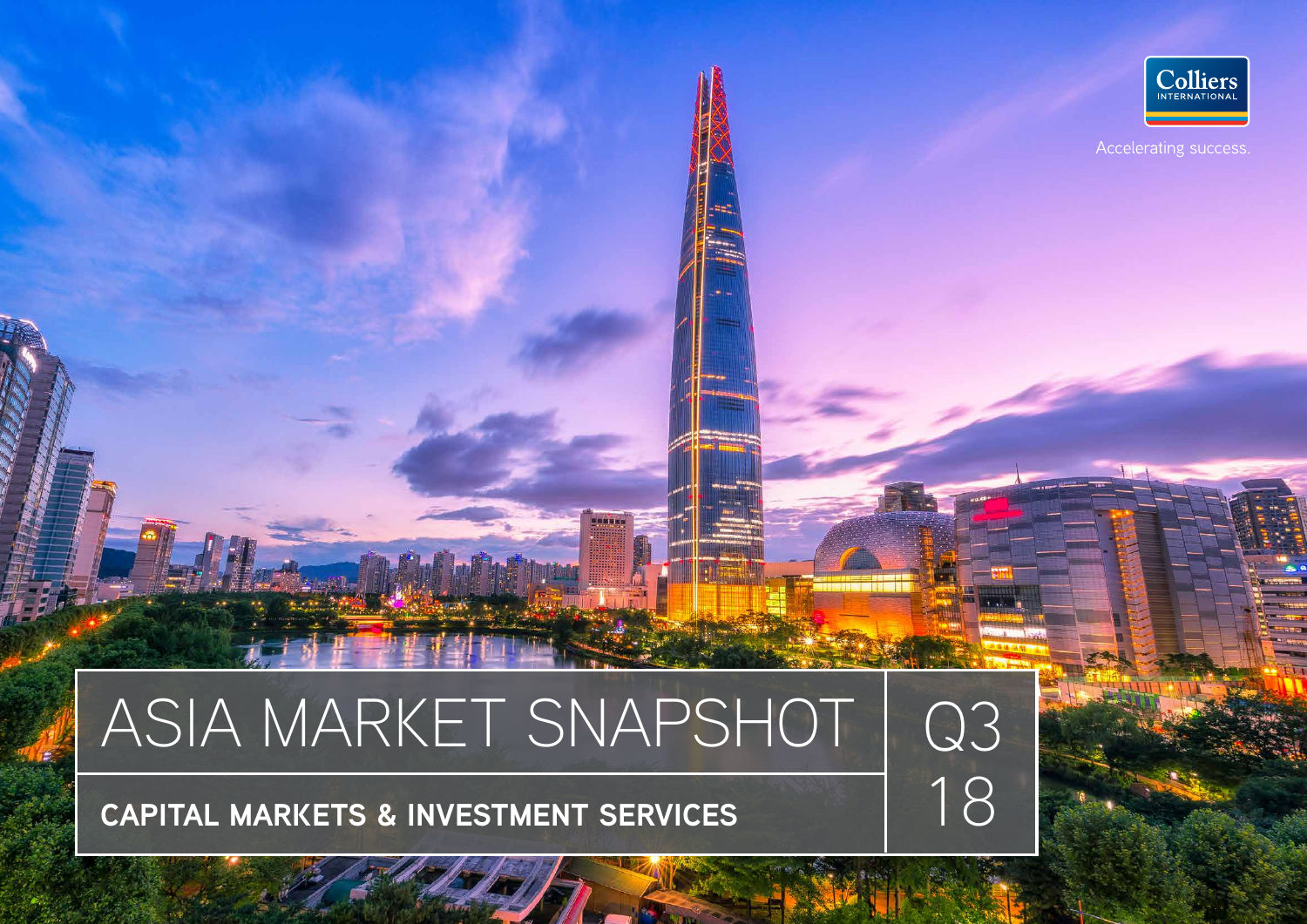## REGIONAL TRENDS

### JAPAN CONTINUES TO DRAW INVESTORS

A wider yield gap continues to attract overseas investors; moving forward, focus will continue to be Tokyo's office market

### ACQUISITION ACTIVITY SURGES IN SEOUL

15 major deals transacted in Q3 with an expected aggregate value of over KRW12 trillion (USD11.4 billion)

### HONG KONG INDUSTRIAL MARKET SHOWS STRENGTH

Industrial transaction volumes jump 117% quarter-on-quarter

### INFRASTRUCTURE IMPROVEMENTS ENHANCE APPEAL OF PEARL RIVER DELTA

Total transactions climb 15% from previous quarter to USD1.38 billion

### VIETNAM EMERGES AS AN INVESTMENT HOTSPOT

USD5.5 billion foreign direct investment in the property sector in the first half of 2018 exceeds combined 2016–2017 total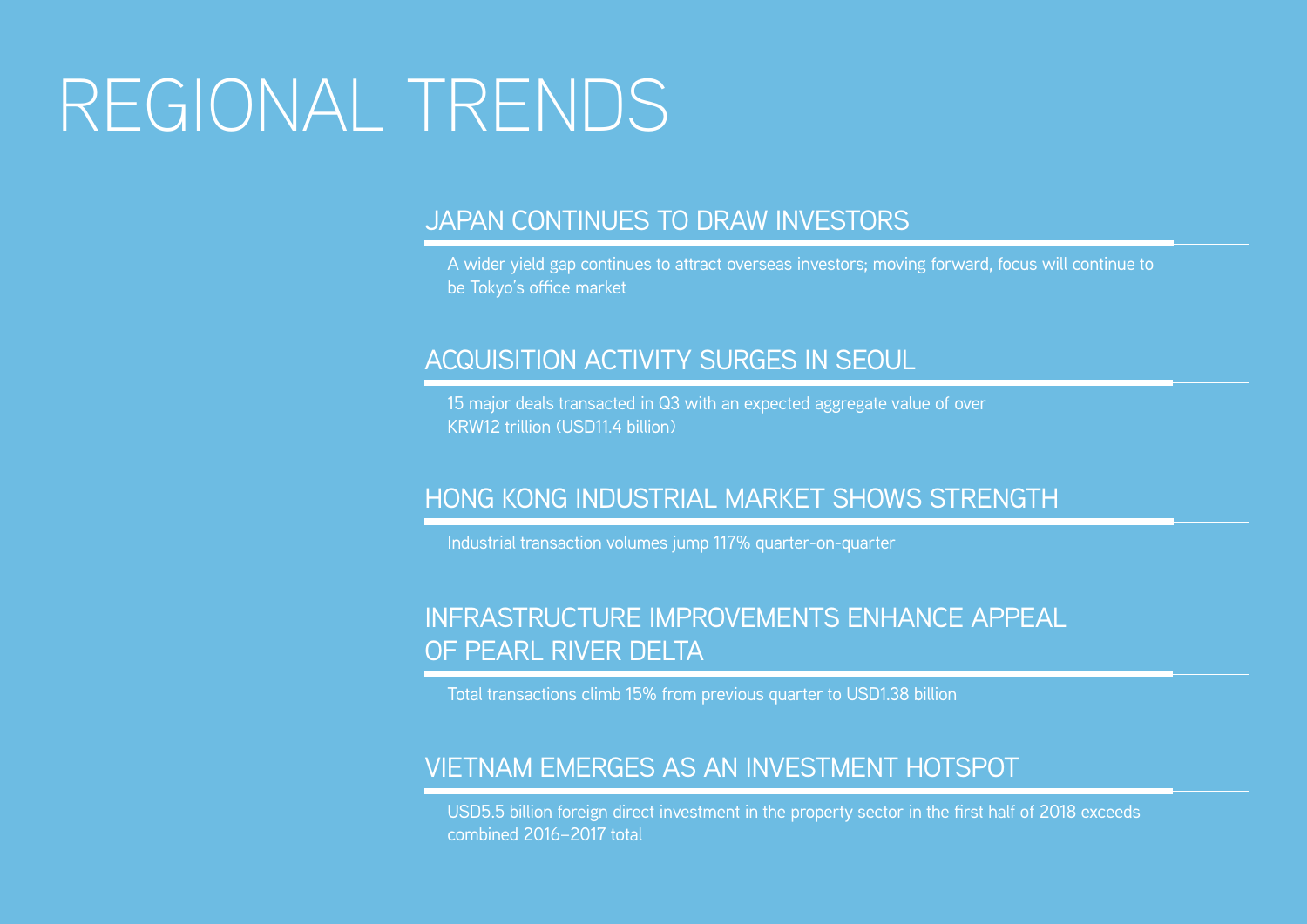Market sentiment has become more cautious in some key markets due to more adverse economic and policy conditions. In Hong Kong, policymakers recently raised the key lending rate; **Singapore** has introduced more cooling measures targeting the residential sector; and authorities in **Beijing** unveiled new policies during the quarter tightening development restrictions in core areas. Nonetheless, we expect developers and investors to remain cautious overall rather than retreat from the market completely. From regulatory changes that promise to pave the way for further investment in the retail sector in **Myanmar** and the **Philippines**, to planned mega mixed-use developments in Thailand and the opening of the Guangzhou-Shenzhen-Hong Kong Express Rail Link in the Pearl River Delta, there is a steady pipeline of opportunities emerging that will continue to draw interest even in a more challenging regional climate.

### **Move over residential: investors target commercial, industrial property**

While the outlook for residential projects in markets like Hong Kong and Singapore is growing more pessimistic, the industrial and commercial sectors remain supported by a range of positive factors. In Hong Kong supply remains tight and a government revitalisation scheme is expected to boost appetite for conversion and redevelopment projects. Meanwhile in Singapore industrial acquisitions and divestments are likely to gain pace as industrial REITs move to shore up their positions, especially in specialised properties like data centres and ramp-up logistics facilities.

#### **Japan continues to draw investors**

Market sentiment remains cautiously optimistic due to the central bank's near zero interest rate policy. A wider yield gap, relative to other markets, should continue to attract more investors from the US, Hong Kong, and Singapore.

Moving forward, the focus will continue to be on Tokyo's office market. Lower than expected supply growth, coupled with larger than expected withdrawals for redevelopment, have contributed to the sector's recovery.

### **Retail resurgence in Myanmar, Philippines**

Recent moves by the government to open Myanmar's retail industry further to foreign investors will bring a promising and largely untapped sector into the spotlight. The retail market remains one of the strongest in Yangon, with around 90% occupancy and steadily rising lease rates. Given the city's relative shortage of largescale shopping and lifestyle venues, new destination retail establishments with recreation and entertainment features are likely to meet with robust local demand. A move by authorities in the Philippines to ease the minimum capital requirements for foreign retail investments should also encourage more players to enter the previously locally-dominated F&B and home furnishing sectors.

#### **Gangnam still in style**

Transaction prices in Seoul's highly sought-after Gangnam business district show few signs of flagging, thanks to a tight leasing market and a relatively short supply of investment opportunities. Recent deals include the acquisition of the Samsung C&T Building by a consortium of Koramco REITs and NH Securities for KRW748 billion (USD696 million), which set a unit price record for South Korean commercial property.

Please feel free to contact our relevant investment market experts for further insights and in-depth discussions on key trends and opportunities across this fast-changing region.



TERENCE TANG Managing Director Capital Markets & Investment Services I Asia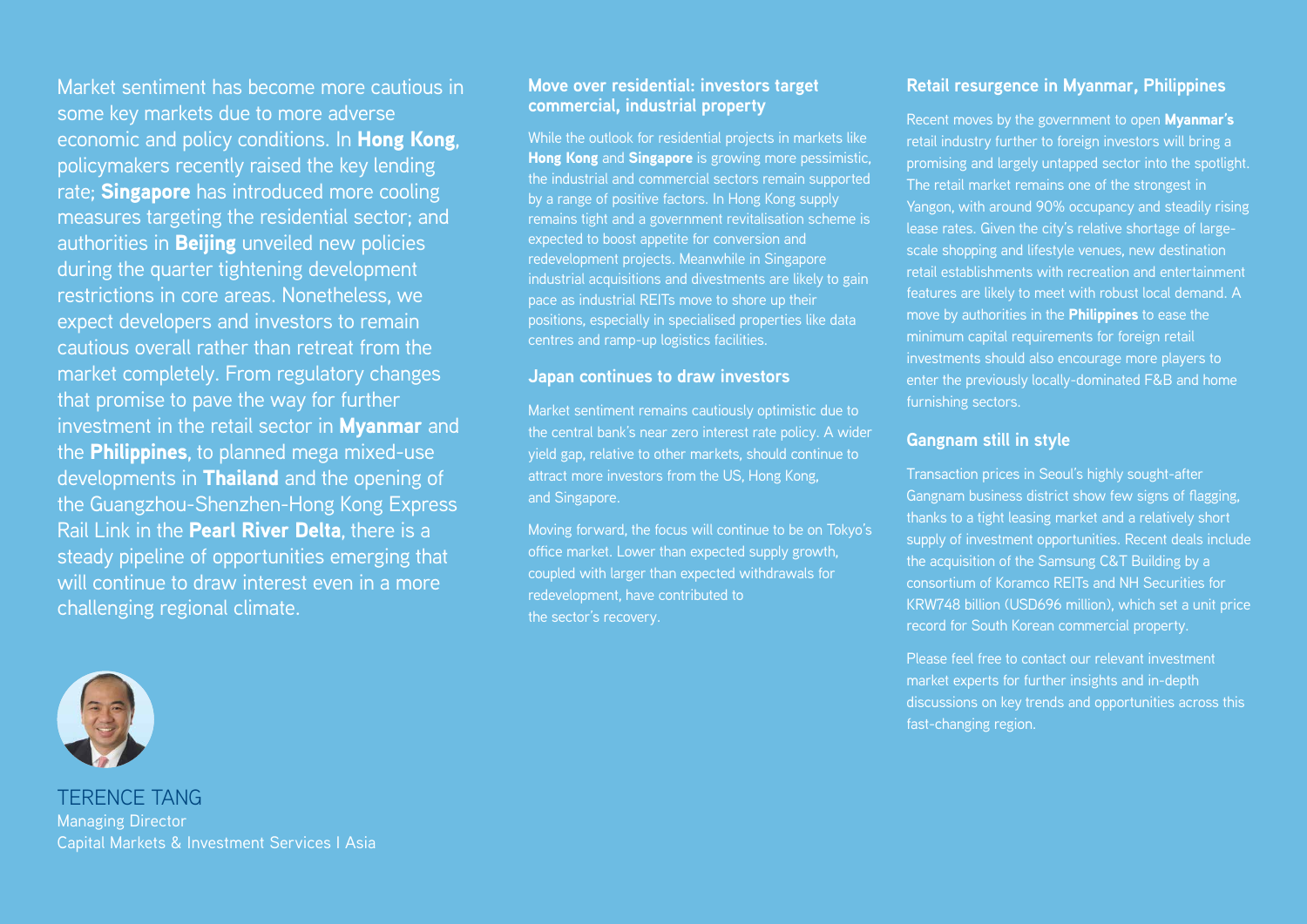# BEIJING

LI JIE





Managing Director | North China +86 10 8518 1593 jie.li@colliers.com



### EN-BLOC TRANSACTIONS 3 transactions | USD396m



BIGGEST DEAL USD189m Beijing HNA Building | Office



MAJOR MOVER Q3 2018 Office



- SECTORS TO WATCH Q4 2018
- » Office
- » Business Park
- » Rental Apartment

Beijing's municipal government announced two major policies in Q3 2018, namely "Catalogue of Prohibition and Restriction of New Industries in Beijing (2018 Edition)" and "Action Plan for Accelerating Development in Southern Beijing (2018–2020)". These measures are part of a continued effort to maintain tight restrictions on the development of the city's real estate market, especially in the city's core areas, where new residential, hotel or office projects are prohibited. Due to the limited opportunities available in the market, only three transactions, totalling USD396 million, were witnessed in Q3 2018.

Three transactions were recorded in Q3 2018 totalling USD396 million. The office sector, including business parks, continues to be the most active in the Beijing investment market with 2 deals transacted, worth a total of USD374 million, accounting for 94% of total volume. Due to the encouraging policy environment in the rental apartment market, investors also actively explored opportunities in this sector in Q3 2018.

From a buyer's perspective, foreign investors have become more active in 2018 and closed 1 deal in Q3 2018, with Allianz acquiring a business park project for USD185 million.

### **Major Deals to Highlight**

- » ZLink, a business park project located in Zhongguancun Software Park, was sold to Allianz for a total price of USD185 million. The project has a total GFA of 31,426 sq m.
- » Vanke purchased Beijing HNA Building, an office project located in Chaoyang District, from HNA for USD189 million. The project consists of two buildings with a total GFA of 39,100 sq m.

The "Catalogue of Prohibition and Restriction of New Industries in Beijing (2018 Edition)" prohibited the construction of new residential projects in Dongcheng and Xicheng districts as well as new hotel or office projects in the city's six core districts. This policy is expected to cause investors to focus on existing stock, especially in projects with a stable income, such as office, business park or mixed-use projects with a large office component.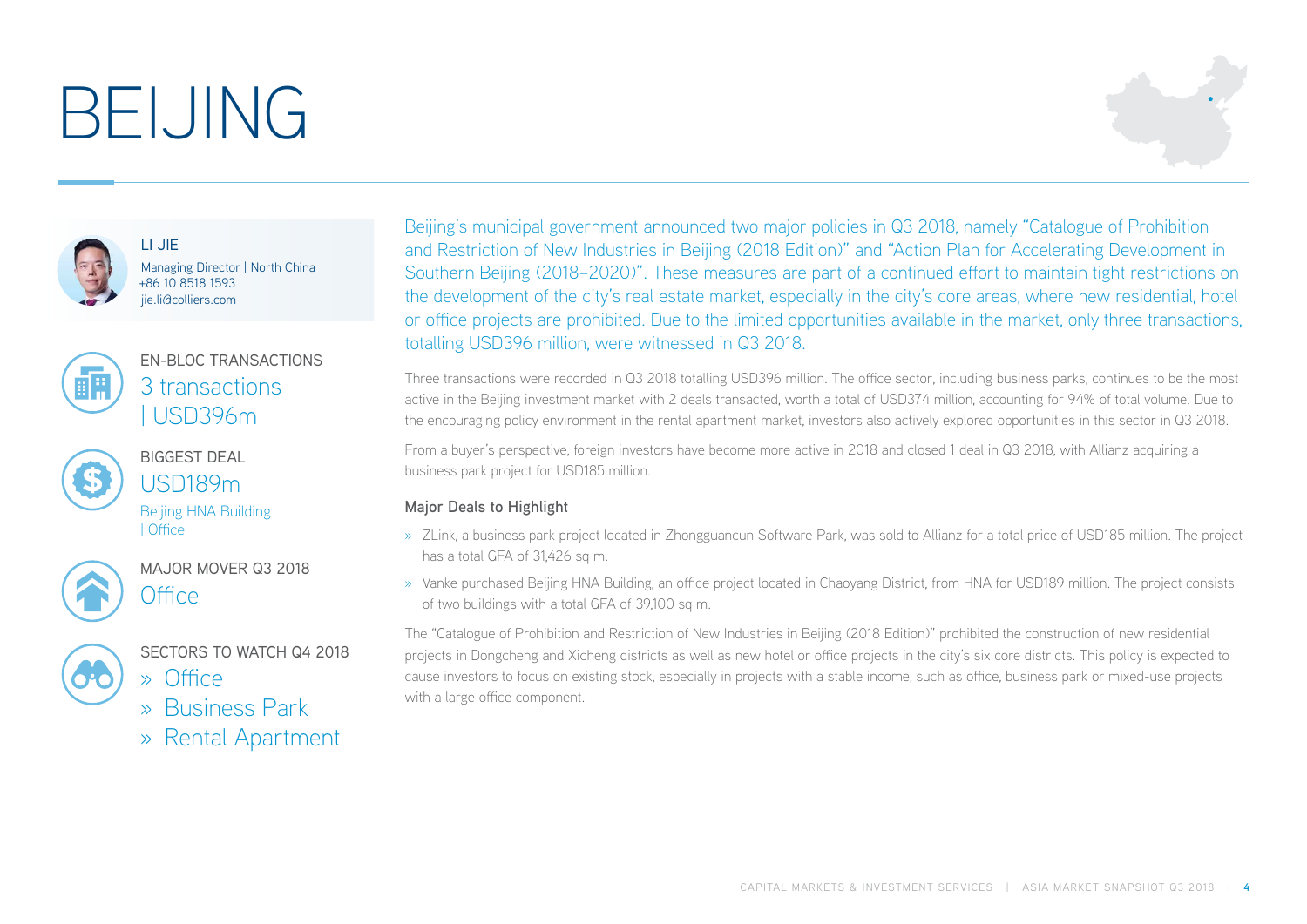# CHENGDU





SEAN SUN Deputy Managing Director | West China +86 28 8658 6288 sean.sun@colliers.com



### EN-BLOC TRANSACTIONS 2 transactions | USD316m



BIGGEST DEAL USD218m

Hai Pa Wang | Development Site



MAJOR MOVER Q3 2018 Development Site



SECTORS TO WATCH Q4 2018 » Development Site » Office

As one of China's national central cities, Chengdu has continuously increased investment in urban infrastructure. The local government has announced plans to launch 171 major infrastructure projects with a total investment of USD221 billion in Q3 2018, attracting interest from investors. Meanwhile, the Sichuan provincial government has introduced 24 regulations that continue to strengthen supervision of the real estate market, demonstrating that the central government retains strict control over local real estate markets. The overall investment market remained stable in Q3 2018 with 2 transactions totalling USD316 million.

There were two transactions recorded in Q3 2018 totalling USD316 million. Investors continued to focus on development projects as the top priority in the Chengdu market, with both transactions falling into this category and completed by domestic developers. Further, the performance of the office leasing market continued its upward trend, with the average vacancy rate dropping 4% QOQ to 19%, the lowest figure in 2018, while the average rent reached USD16 per sq m per day – an increase of 0.8% QOQ.

### **Major Deals to Highlight**

- » Hai Pa Wang Project, a development site located on 12 Fu Qing Road Section 3, Chenghua District, with a total GFA of 193,071 sq m. The site was sold to LANDSEA for approx. USD218 million.
- » Vanke acquired Chuangshang International Conference Centre, a mixed-use development site project, including office and retail space, and a hotel and conference centre, for USD96 million. The project, with a total GFA of 96,000 sq m, is located in the south of the city.

The Chengdu government, in Q3 2018, announced plans to set up a fourth national development zone and allocate more resources to attract more enterprises into the city, which will strengthen confidence in the market. Investors, especially domestic developers, will continue to focus primarily on development projects. In addition, office buildings in prime locations and high-quality business park projects with mature infrastructure and stable income will also draw interest from investors.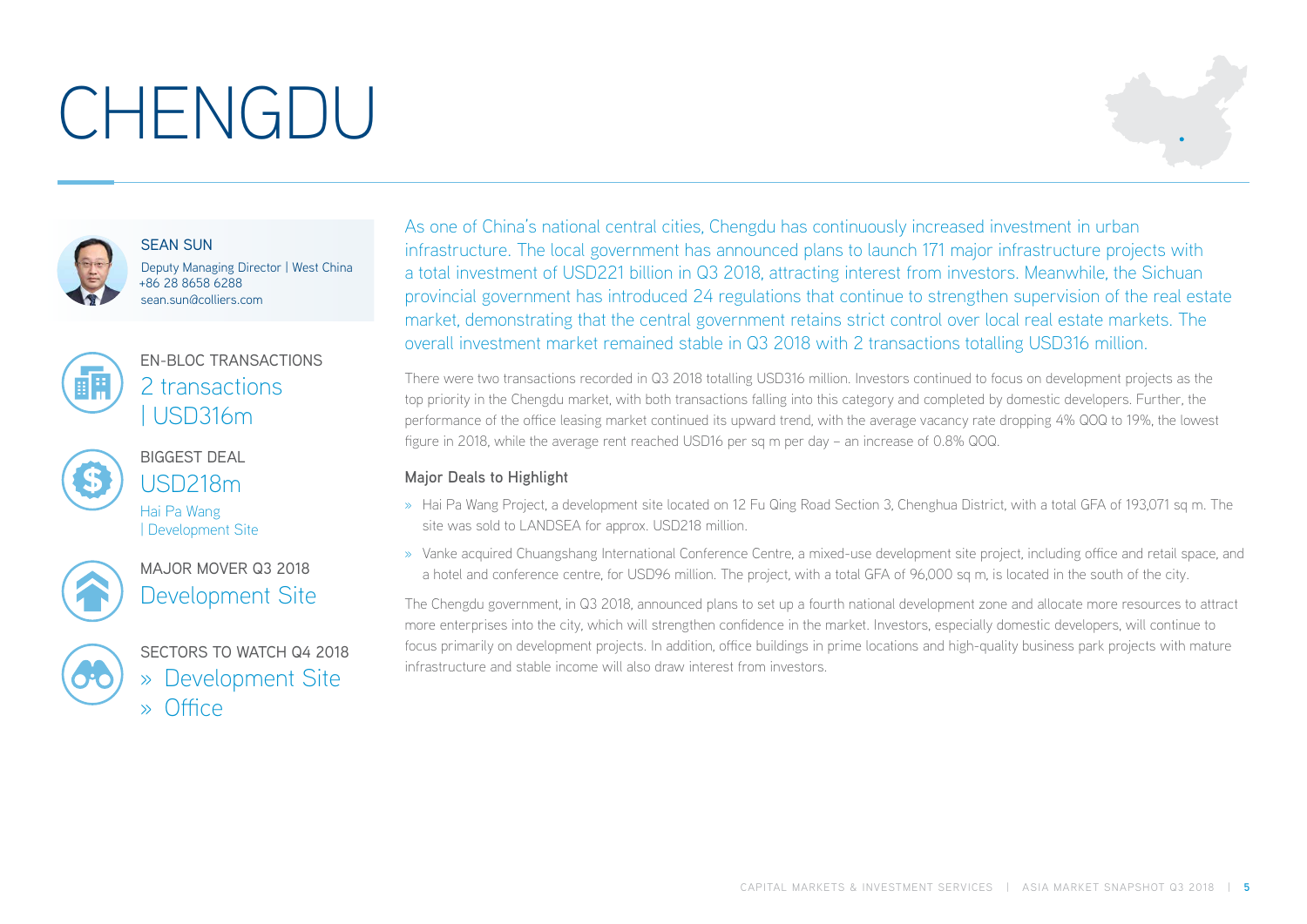# HONG KONG





ANTONIO WU Deputy Managing Director | Asia +852 9195 5983 antonio.wu@colliers.com



### EN-BLOC TRANSACTIONS 21 transactions | USD9.93b



BIGGEST DEAL USD424.2m NKIL 6593 | Residential Site



MAJOR MOVER Q3 2018 **Industrial** 



SECTORS TO WATCH Q4 2018 » Office

- » Residential
- » Retail

The residential sector has been a hot topic since the fresh policy of a 200% vacancy tax on units unoccupied for six months (after a grace period of one year) forced developers into an aggressive offloading exercise. The Hong Kong Monetary Authority (HKMA) also hiked the base rate by 25 basis points, further dampening sentiment on the sector. Nonetheless, high demand and low supply mean values are unlikely to be affected in the short term. The office and industrial sectors show no signs of slowing, with persistent investment interest in core and decentralised markets among investors and end-users alike.

Of the 13,570 flats sold, inclusive of the presale and secondary markets, across Hong Kong between July 1st and September 19th, 12% or 1,677 units came from first-hand units hoarded for years waiting for market appreciation, which developers are now eager to sell. Recent pessimism towards the market outlook, however, has not hindered prices, as we saw an increase of 3.5% QOQ while the first-hand luxury market continues to break records. One deal to watch is the government's tender for a site at Mansfield Road on the Peak. With the vacancy tax looming, a plot situated in a precinct of slim supply supported by multiple record-breaking transactions might prove to be more attractive.

In the Grade A office market, HK\$50,000+ per sq. ft transactions are becoming more frequent and accepted by the market. For instance, a unit in Far East Finance Centre sold at HK\$59,000 per sq ft and a whole floor sold at HK\$61,000 per sq ft earlier; a high zone floor in 9 Queen's Road Central was sold for HK\$62,000 per sq ft.

The industrial market remains active with transaction and volumes posting an increase of 117% and 58% QOQ respectively. Significant transactions include the Cargo Consolidation Complex, sold to a local investor for HK\$2 billion (HK\$7,513 per sq ft) and Brilliant Cold Storage II, sold to seasoned investor Tang Shing Bor for HK\$1.55 billion (HK\$5,275 per sq ft).

#### **Major Deals to Highlight**

- » NKIL 6593 | Residential Site USD424.2m.
- » Wong Chuk Hang Project Phase 3 USD1.7b.
- » Cargo Consolidation Complex USD256.4m.

Dampening market sentiment might disturb Hong Kong's record-breaking run, especially on residential units and sites, but the office and industrial sectors should see stable growth amid tight supply, particularly the latter given the strong market appeal of conversion and redevelopment supported by the incoming announcement of the revitalisation scheme 2.0.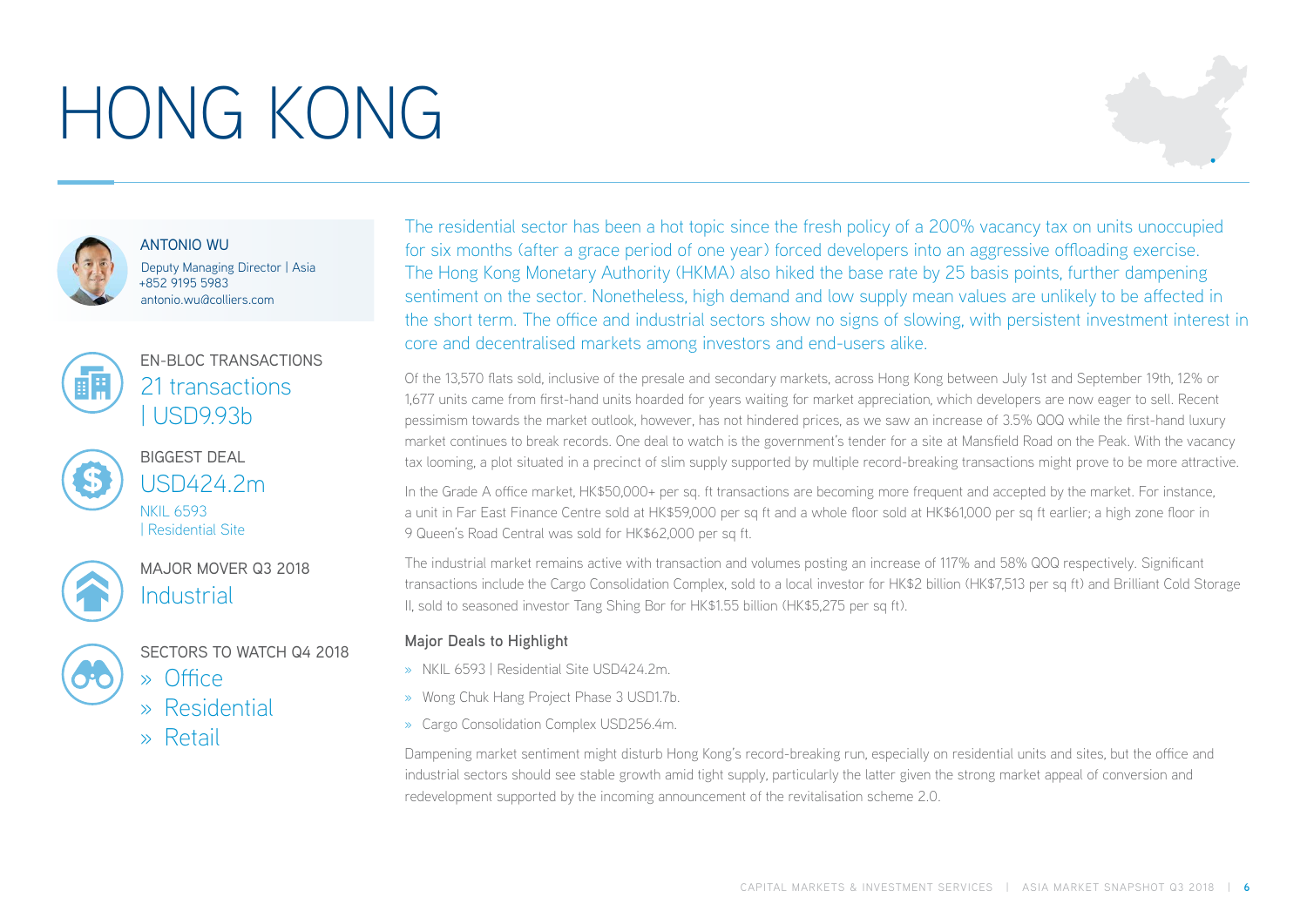# INDIA





#### SURESH CASTELLINO

Executive National Director +91 997 009 6633 suresh.castellino@colliers.com



#### GAGAN RANDEV

National Director +91 990 127 7222 gagan.randev@colliers.com



### MAJOR MOVER Q3 2018 Office

SECTORS TO WATCH Q4 2018 » Office

» Industrial

The real estate sector in India has entered a revitalisation phase and the implementation problems posed by various regulatory reforms have started to fade. Landmark reforms such as RERA, GST and REITs are bringing in structural changes promoting transparency, governance and institutional funding. As a result, the industry is moving towards greater customer-centricity and the adoption of technology across the value chain. Institutional funding has gained momentum in the commercial real estate sector in particular, attracting over 60% of investments. Warehousing realty is also becoming attractive owing to supply chain efficiencies, cost savings through hub and spoke structures, and the strong growth momentum exhibited by sectors such as e-commerce, retail, fast-moving consumer goods and automotive. There are also early signs of recovery in the residential segment with attractively located and priced land parcels in play, and stronger brands looking at these opportunities.

Sentiment is positive owing to the government's renewed focus on affordable housing, game-changing regulatory reforms, and initiatives such as GST and granting of infrastructure status to warehousing. This will further spur inflows of institutional capital. Office properties will continue to be preferred, as investors with private equity and institutional firms increasingly acquire and expand their real estate portfolios to hold quality office assets.

### **Major Deals to Highlight**

- » Piramal Capital & Housing Finance Ltd (PCHFL) has invested Rs650 crore (USD94 million) in hotels owned by Gurugram-based hospitality firm SAMHI Group. This structured debt funding to SAMHI Group is aimed at financing their growth plans and refinancing existing loans across three properties – The Courtyard and Fairfield by Marriott in Bengaluru, the Sheraton in Hyderabad and the Hyatt Regency in Pune.
- » Brookfield Asset Management Inc. has invested USD100 million (around Rs680 crore) across multiple projects of Hyderabad-based developer INCOR as structured equity against ongoing and upcoming projects.

#### **Market forecasts & sectors to watch in Q4 2018**

- » Commercial (Office) We expect leasing activity to remain strong, keeping office properties prominently on investors' radar. Higher rent arbitrage and efficient portfolio-building will make pre-commitments more attractive to occupiers.
- » Warehousing Various government policies, from GST to the granting of infrastructure status to warehousing, are spurring demand in logistics. This has led to a surge in real estate prices and rentals in some regions as demand for quality warehouses currently outstrips supply.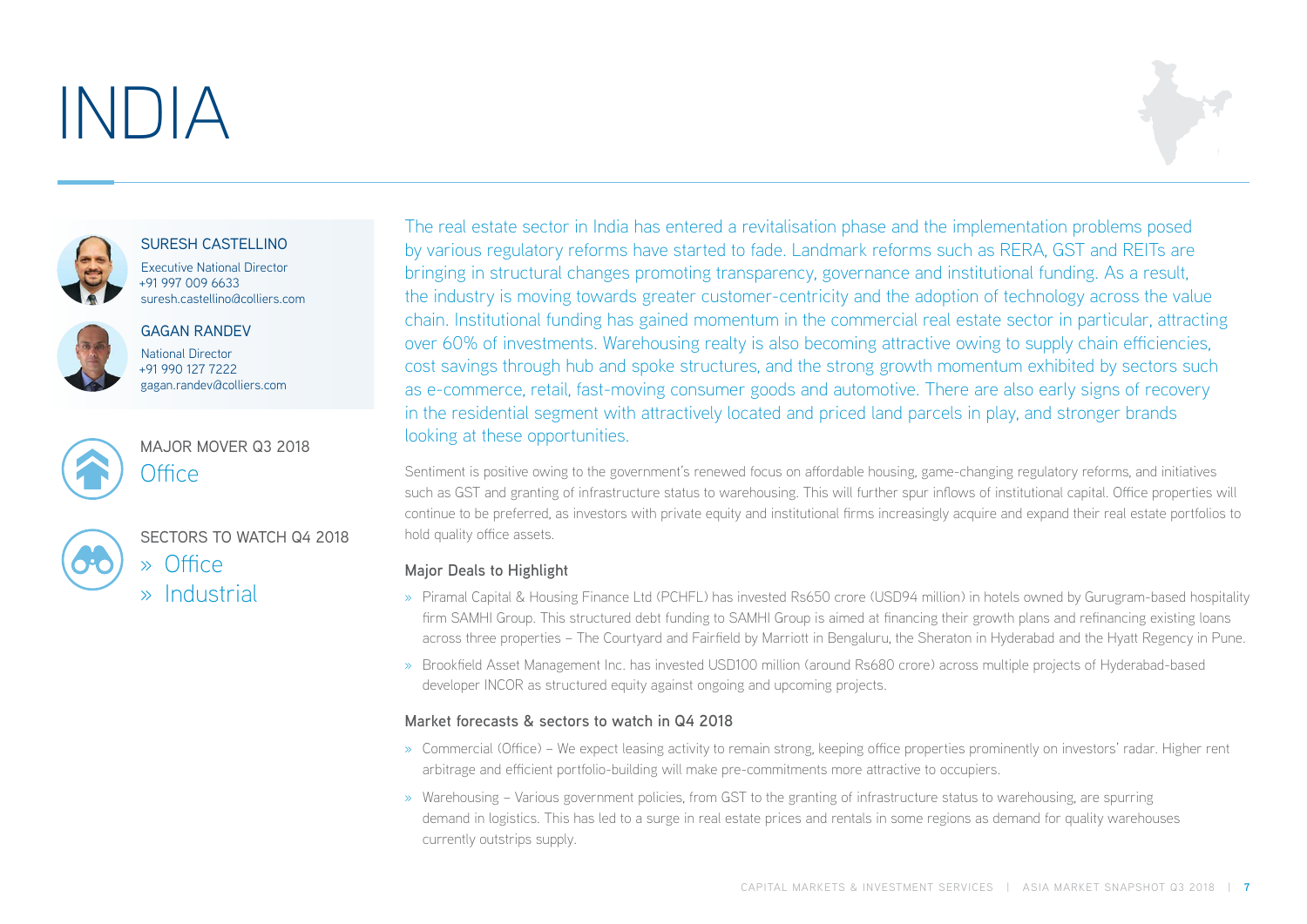# INDONESIA





STEVE ATHERTON **Director** +62 21 3043 6820 steve.atherton@colliers.com



### MAJOR MOVER Q3 2018 **Commercial**

SECTORS TO WATCH Q4 2018 » Logistics » Industrial

Two earthquakes struck Lombok, Indonesia in July and August taking well over 350 lives, and the more recent powerful earthquake and tsunami in Palu (Central Sulawesi) led to a death toll of 1,700. Infrastructure development in and around Jakarta and Greater Jakarta is a major game-changer for future transit-oriented developments (TOD) around the 16-km phase 1 MRT (completion 2019), multiple TOD mixed-use developments around stations of the LRT (completion 2020), as well as the new airport train to the CBD and future high-speed trains from Jakarta to Bandung and Surabaya.

Campaigning for the 2019 presidential election is underway. Public sentiment around investment during this election period is mostly wait and see. Despite a short-term slowdown in apartment sales (all classes) and fewer new office and apartment construction projects, foreign developers and investors continue to pursue new opportunities to establish joint ventures and lower-risk market entry strategies. Foreign developer interest is concentrated in the residential apartment space.

The office market is arguably the most overbuilt and hardest hit at present. With 2018's new supply in the CBD alone at around 600,000 sq m, rents are under pressure and occupancies are still falling. Landlords of all classes of buildings are offering more incentives to retain or capture new tenants and hold rental rates as much as possible. With the growth of e-commerce and future expectations around the new port and new airport (both east of Cikarang and Karawang), there is much investment underway in strategic land for future industrial cities, as well as the planning for e-commerce growth and facilities that will be needed in-city and out. The apartment sector remains soft with fewer new launches and slower absorption. Developers have mostly been focusing on the low-middle segment which consists of more end-users.

### **Major Deals to Highlight**

- » Some selected mid to high-end luxury projects performed very well including 57 Promenade (Intiland & GIC), Pakubuwono Spring and Pakubuwono Menteng. Otherwise, the investor market appears subdued.
- » Hotel and retail developments have been modest with rates and occupancies in existing stock remaining stable overall.
- » Landed housing is starting to become a new sector for foreign JV investment and low-cost landed housing continues to perform well.

The property market will likely continue on a soft trend through the next 2+ quarters amid presidential campaigning and currency volatility. However, we expect most of the currency volatility to play out by Q3–Q4 2019. Thus after a near five-year downward property cycle, a reversal may be expected in late 2019 to early 2020.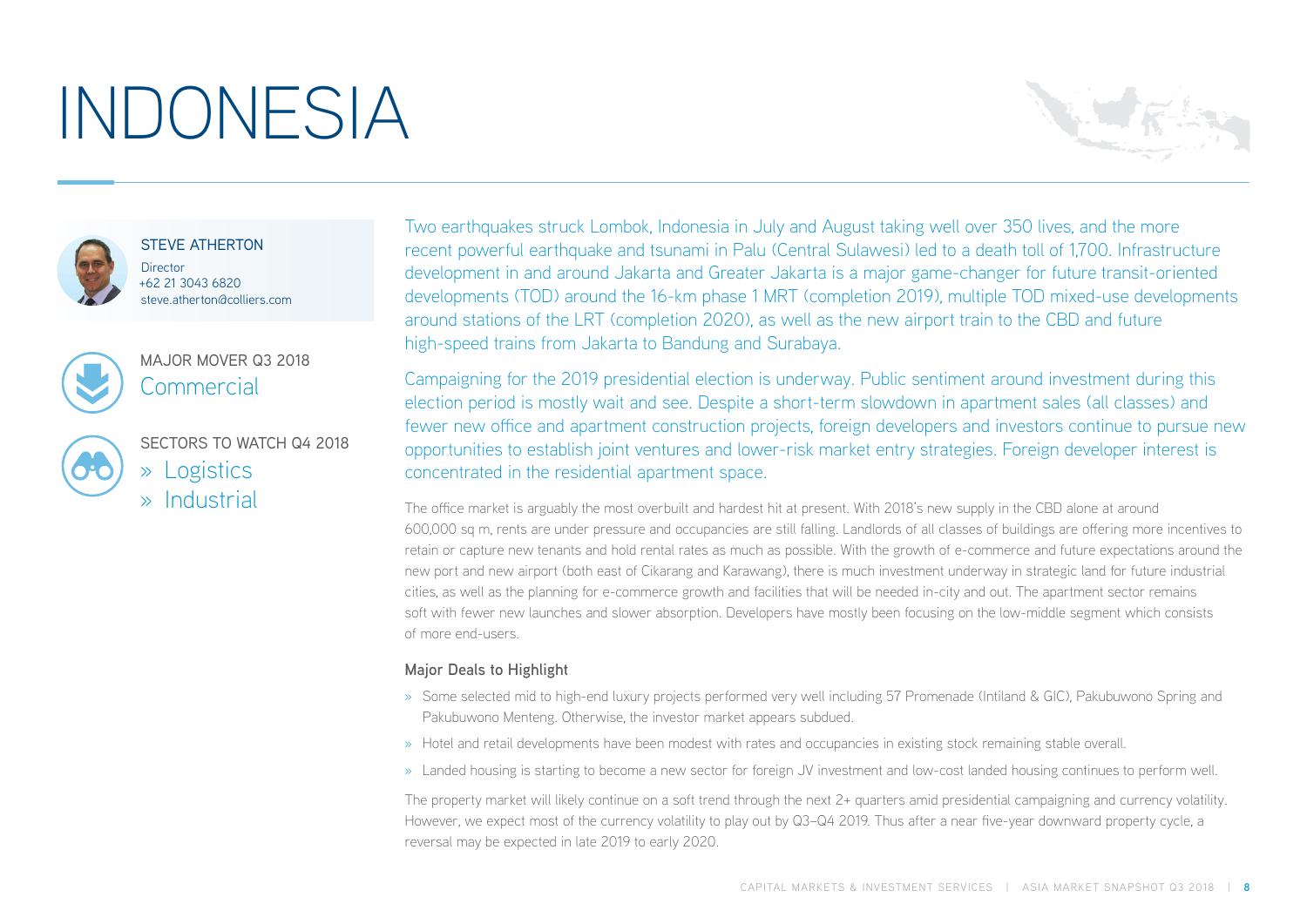## JAPAN





HIDEKI OTA Executive Director +81 3 4572 1005 hideki.ota@colliers.com



### EN-BLOC TRANSACTIONS 89 transactions | USD2.03b



BIGGEST DEAL USD1.59b

UMEKITA – The second phase | Land for development



MAJOR MOVER Q3 2018 Osaka Office Markets



SECTORS TO WATCH Q4 2018

- » Tokyo Office Markets
- » Logistics
- » Fukuoka

Most market indicators remain strong with some exceptions in the retail and residential segments. However, high prices have dampened certain investors' appetites as the Tokyo Metro commercial property price index has increased around 42% since 2013. With rising political tensions between China and the US, YTD turnovers are drifting lower in the absence of foreign investors, including Hong Kong (investments down 90%) and U.S. (down 58%). Quarterly transaction volume remains low, tracking approximately 31% of the previous quarter, but 83% of the same quarter the previous year, as more price-sensitive investors have opted to wait on the sidelines.

Market sentiment remains cautiously optimistic due to the central bank's near zero interest rate policy. A wider yield gap relative to other markets, tracking around 450 bps, will continue to attract more investors from the US (with a yield gap of 350 bps), Hong Kong (42 bps), and Singapore (46 bps).

With pending deals expanding to 139% of executed quarterly transaction volume, we expect more investors to execute unfinished deals before year-end, which is likely to lift the transaction volume closer to the cyclical average of USD4,500 billion per year.

### **Major Deals to Highlight**

- » Matsushita IMP Building, Osaka-shi, Osaka, transacted in August 2018 for 27.0 billion yen (USD236.2 million) at a capitalisation rate of 4.1%, sold by MCUBS MidCity REIT to a domestic SPC.
- » Cross Place, Hamamatsucho, Minato-ku Tokyo, transacted in July 2018 for 20.7 billion yen (USD181.05 million) at a capitalisation rate of 3.7%, sold by Tokyu Land to Kenedix Office REIT.
- » Higashi-Ikebukuro Central Place, Toshima-ku Tokyo, transacted in July 2018 for 9.8 billion yen (USD86.1 million) at a capitalisation rate of 4.4%, sold by Hulic to Takara Leben REIT.

We forecast tighter cap rates as the transaction volume will need to rebound from a cyclical low. Buyer confidence will be tested in the current market cycle. Our base case is tightening up to 40 basis points given the widening gap of around 4.2% between expected and average yields for the quarter.

Moving forward, the focus will continue to be on the Tokyo office market as its stable cashflow from familiar locations continues to attract new money from bond investors. Lower than expected supply growth, coupled with larger than expected withdrawals for redevelopment, have contributed to the sector's recovery.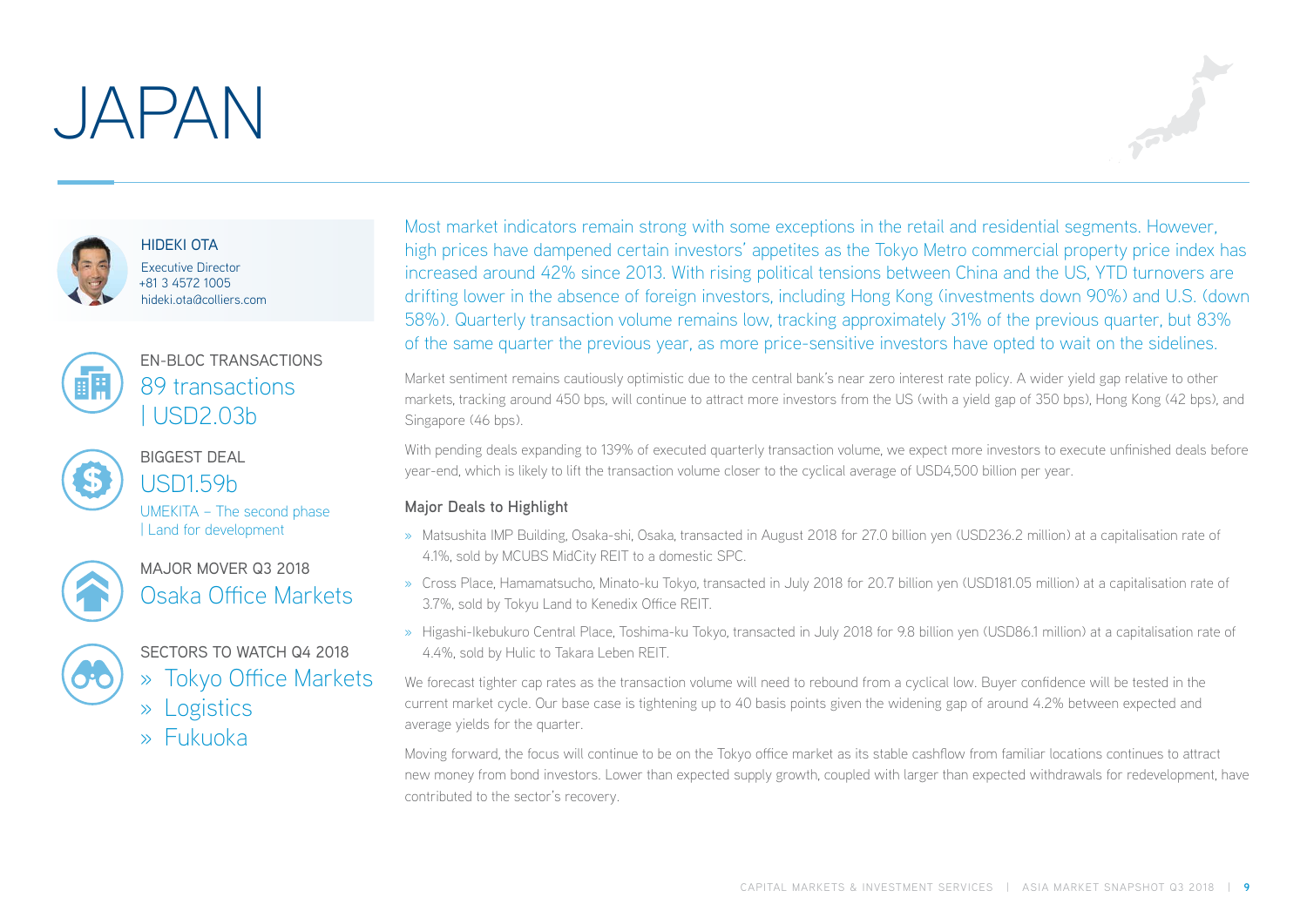## KOREA





#### KICHOON JUNG

Managing Director +82 2 6325 1900 kichoon.jung@colliers.com



### JOON LEE

Seinor Director +82 2 6325 1900 joon.lee@colliers.com



EN-BLOC TRANSACTIONS 15 transactions | USD2.5b



BIGGEST DEAL USD696m

Samsung C&T Building | Office



MAJOR MOVER Q3 2018 Office



SECTORS TO WATCH Q4 2018 » Office

» Industrial

In the third quarter of 2018, 15 major deals were transacted including Centropolis, Seoul Square, Booyoung Eulji Building and State Tower Namsan, all currently in progress. The average value of Grade A office sales increased due to prime buildings such as Gangnam N Tower and Samsung C&T Building. Recently, IGIS Asset Management was selected as a preferred bidder for Booyoung Tower and NH Investment & Securities Co. Ltd selected as a preferred bidder for Seoul Square. There is a risk that current sales negotiations may drag on; however, if the expected sales are completed successfully this year, the aggregate transaction size is expected to exceed KRW12 trillion (USD11.4 billion).

We're seeing a positive trend in transactions this year. In particular, the Gangnam Business District (GBD) is a highly sought-after office market for investors due to its favourable leasing market, limited investment opportunities and potential for capital appreciation. Given extensive investment demand, transaction prices in the GBD have risen continuously.

### **Major Deals to Highlight**

- » Samsung C&T building (81,114 sq m GFA) was purchased by a Koramco REITs and NH Securities consortium for KRW748 billion (USD696 million), recording a unit price of KRW30 million per pyeong (USD8,591 per sq m). This broke the record for the highest unit price for a commercial property asset in Korea.
- » The acquisition of Gangnam N Tower (51,133 sq m GFA) was completed by KB Real Estate Trust at around KRW430 billion (USD400 million). KB Real Estate Trust plans to occupy 20% of Gangnam N Tower, which was delivered this quarter.
- » The Samil building, previously owned by Small Rock Investment, was sold to GreenOak. This transaction marked the first GreenOak investment in Korea, with GreenOak acquiring 100% of common shares. SK D&D was also a major investor and plans to manage the building.

Looking ahead, transactions on a number of major properties including Centropolis, Seoul Square and the Booyoung Eulji Building will be closed before end of this year. Total volumes in the office sector for 2018 are expected to exceed those recorded in 2017. Recently, the National Pension Service of Korea (NPS) and Public Officials Benefit Association have created a KRW350 billion blind fund with no fixed investment target to invest in domestic logistics centres. Going forward, investment take-up rates in industrial properties are also expected to rise. Meanwhile, a number of domestic institutional investors are seeking to invest in overseas properties to pursue higher returns. The REIT market is also expected to expand due to the increase in alternative investment demand and the relaxation of related government regulations.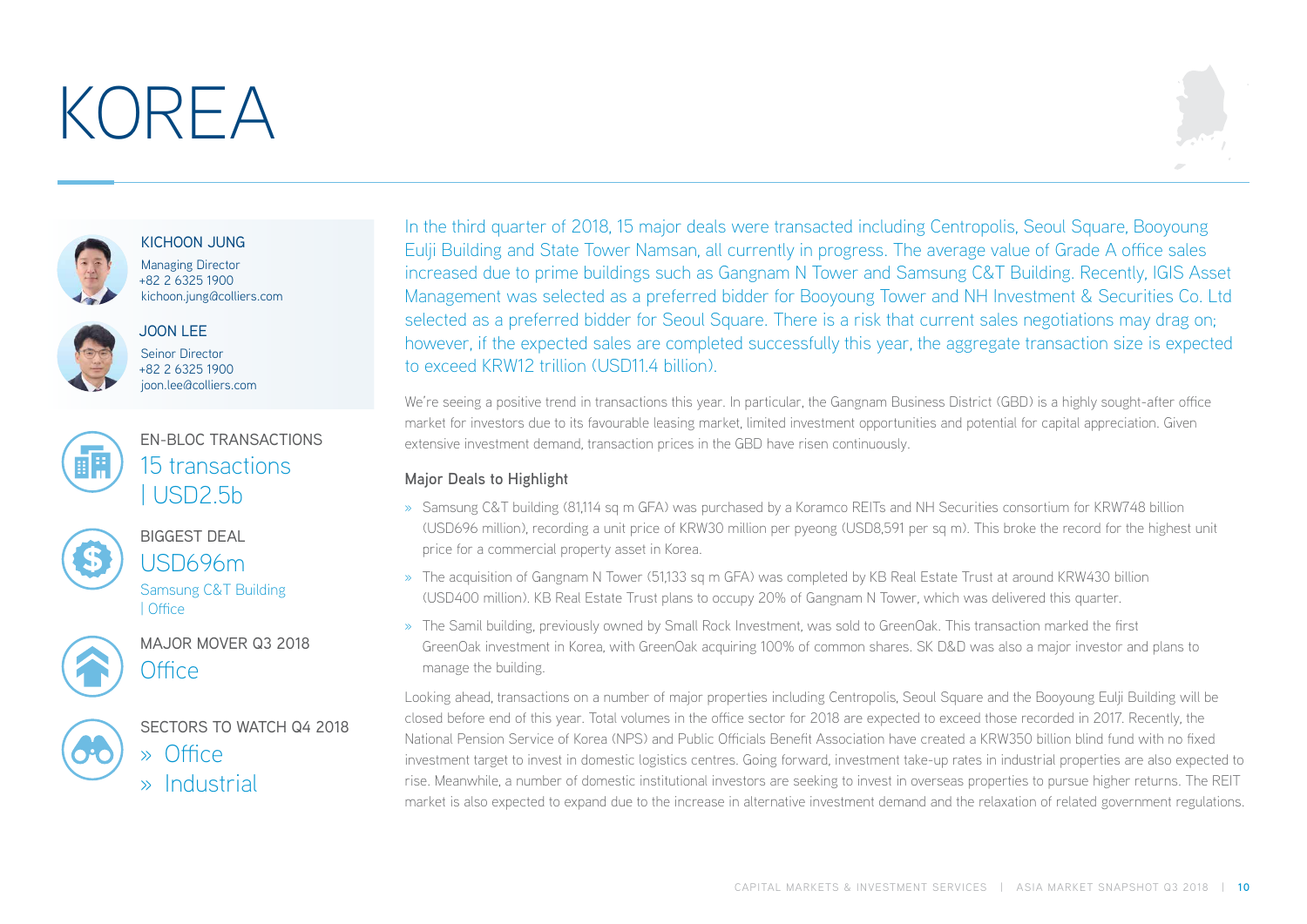## MYANMAR



KARLO POBRE Deputy Managing Director +95 979 573 3378 Karlo.Pobre@colliers.com



MAJOR MOVER Q3 2018 Retail

SECTORS TO WATCH Q4 2018 » Retail » Business Hotel

The retail market remains one of the strongest sectors in Yangon with a 90% occupancy level sustained over recent years. Lease rates have also consistently increased, albeit at marginal levels. In H1 2018, the government took further action to liberalise the sector by allowing full foreign ownership of wholesale and retail operators subject to certain restrictions such as minimum capital investment requirements as well as minimum trade areas. This much-welcomed liberalisation is expected to facilitate foreign investment in retail and wholesale activities in Yangon going forward. In the meantime, Colliers sees robust and untapped demand for large-scale shopping malls. Creating destination retail establishments geared towards recreation and entertainment will bode well for the market as these appear to be an attractive offering to many locals.

Movement towards better quality offices is now becoming more evident as rental rates stabilise at competitive levels. Newer office buildings are now being leased at lower rates, which in turn have exerted downward pressure on older and lower quality developments. Serviced apartment rates increased marginally due to lack of new supply in the near term. Further liberalisation in the banking, manufacturing and retail industries, as well as the eventual opening of the insurance industry in the coming years, should provide an additional boost to demand. Furthermore, the government's promulgation of new policies to encourage foreign investment should propel expatriate housing demand over time. Occupancy rates in the upper-scale hotel market increased as Asian tourist arrivals surged. Visa leniency for countries such as Japan, South Korea and China is expected to boost tourist arrivals, but may not affect the upper-scale hotel market since Asian tourists tend to spend less than their Western counterparts.

Government initiatives centred on tourism and retail have reinforced growth in the retail and business hotel markets. The opening of the sector to foreign investors has already garnered increased interest among major retailers in Asia in Yangon's retail market. Likewise, stronger business interest coupled with the increased leniency in visa requirements for several major trading partners including Japan and South Korea is expected to spur growth in business visits to Yangon.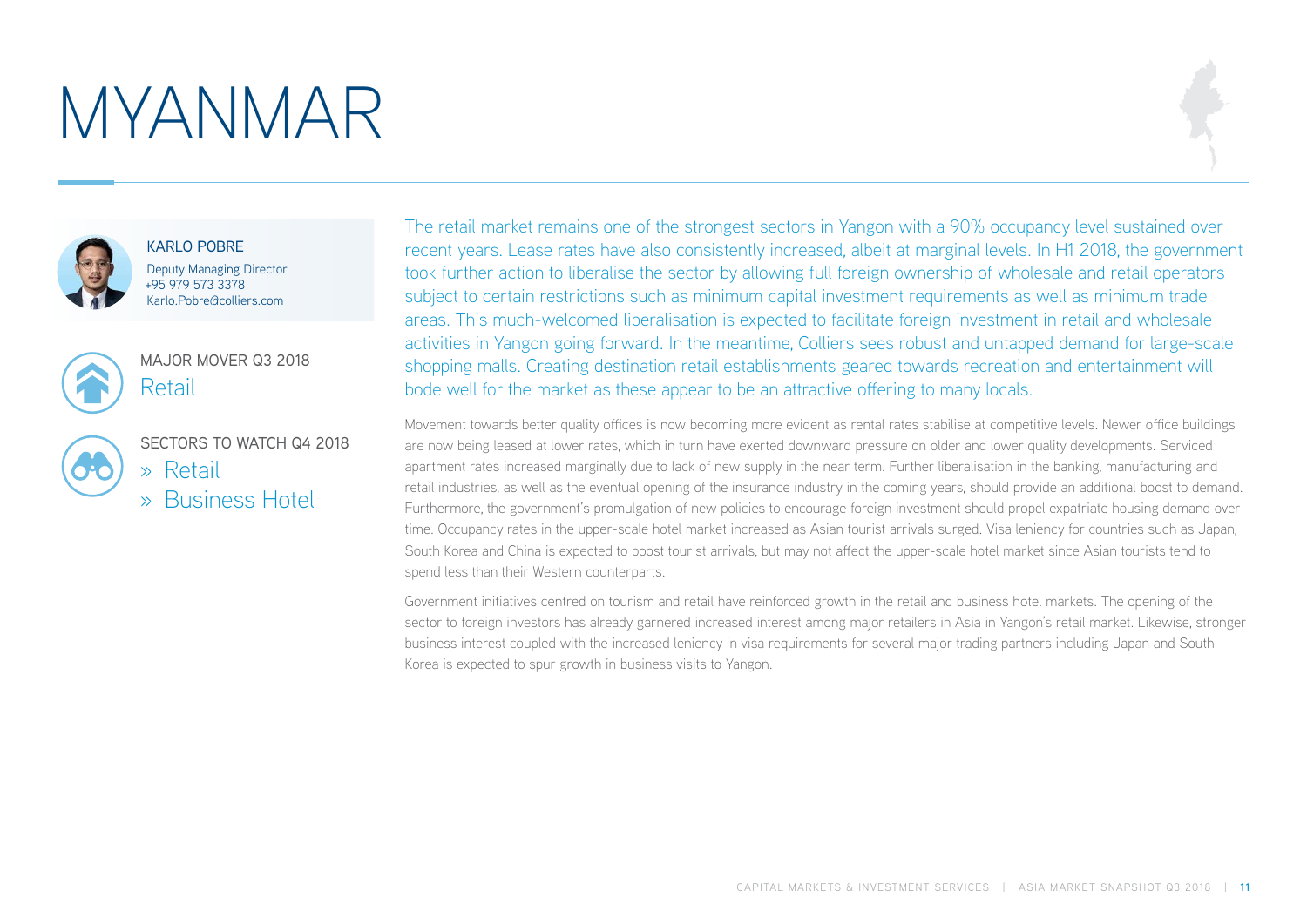# PEARL RIVER DELTA





**ALAN FUNG** Managing Director | Guangzhou +86 20 3819 3998 alan.fung@colliers.com



### EN-BLOC TRANSACTIONS 10 transactions | USD1.38b



BIGGEST DEAL USD235.3m HNA Plaza | Mixed-use



MAJOR MOVER 03 2018 Office



- » Office
- » Retail
- » Rental Apartment

SECTORS TO WATCH Q4 2018

Urban renewal projects and infrastructure investment continued to be the major accelerators for the Greater Bay Area's (GBA) development, including in the Pearl River Delta (PRD) area. In Q3 2018, the Guangdong government announced various policies promoting and regulating city development through urban renewal and one of the key national infrastructure projects, the Guangzhou-Shenzhen-Hong Kong Express Rail Link (XRL), was officially launched. As a result, investors have shown increased interest in the PRD region. There were 10 transactions totalling USD1.38 billion in Q3 2018, a 15% increase over the previous quarter.

Ten deals were transacted in Q3 2018 in the PRD region with a total volume of USD1.38 billion, a 15% increase compared to the previous period. Guangzhou has continued investing in its city infrastructure throughout 2018 and investors have become more optimistic about the city's future. There were 8 deals totalling USD1.07 billion recorded in the Guangzhou market, accounting for 77% of total volume in the PRD region.

The office sector has remained the top pick for investors, as 8 out of 10 deals were office projects or mixed-use projects with large office components. These 8 transactions totalled USD940 million, accounting for 68% of the total volume in the PRD region. Additionally, due to encouraging policies and rapid population growth in the PRD, residential and rental apartment projects also have attracted investor attention, with two transactions during Q3 2018.

### **Major Deals to Highlight**

- » HNA sold Shenzhen HNA Plaza, a mixed-use urban renewal project, to Tianji Wealth for USD235.3 million.
- » Baring Private Equity purchased 4 floors of the International Chamber Center from Global Sources for USD76.8 million.
- » Guangdong Land purchased a residential portfolio comprised of two projects, for USD176 million.

With infrastructure improving rapidly in the PRD region, especially with increased intercity accessibility, the GBA is expected to attract a growing number of enterprises and talent, making the PRD market more appealing to investors. As the XRL will significantly reduce commute time to the GBA, development in suburban areas along the XRL is expected to increase. Property values in Houhai, Shenzhen, Pazhou and Guangzhou may increase as infrastructure and amenities continue to improve. Office opportunities with rental upside and redevelopment projects will continue to be the top two priorities for investors. Additionally, the region's rapid population growth will prompt investors to also direct attention to the rental apartment and retail sectors.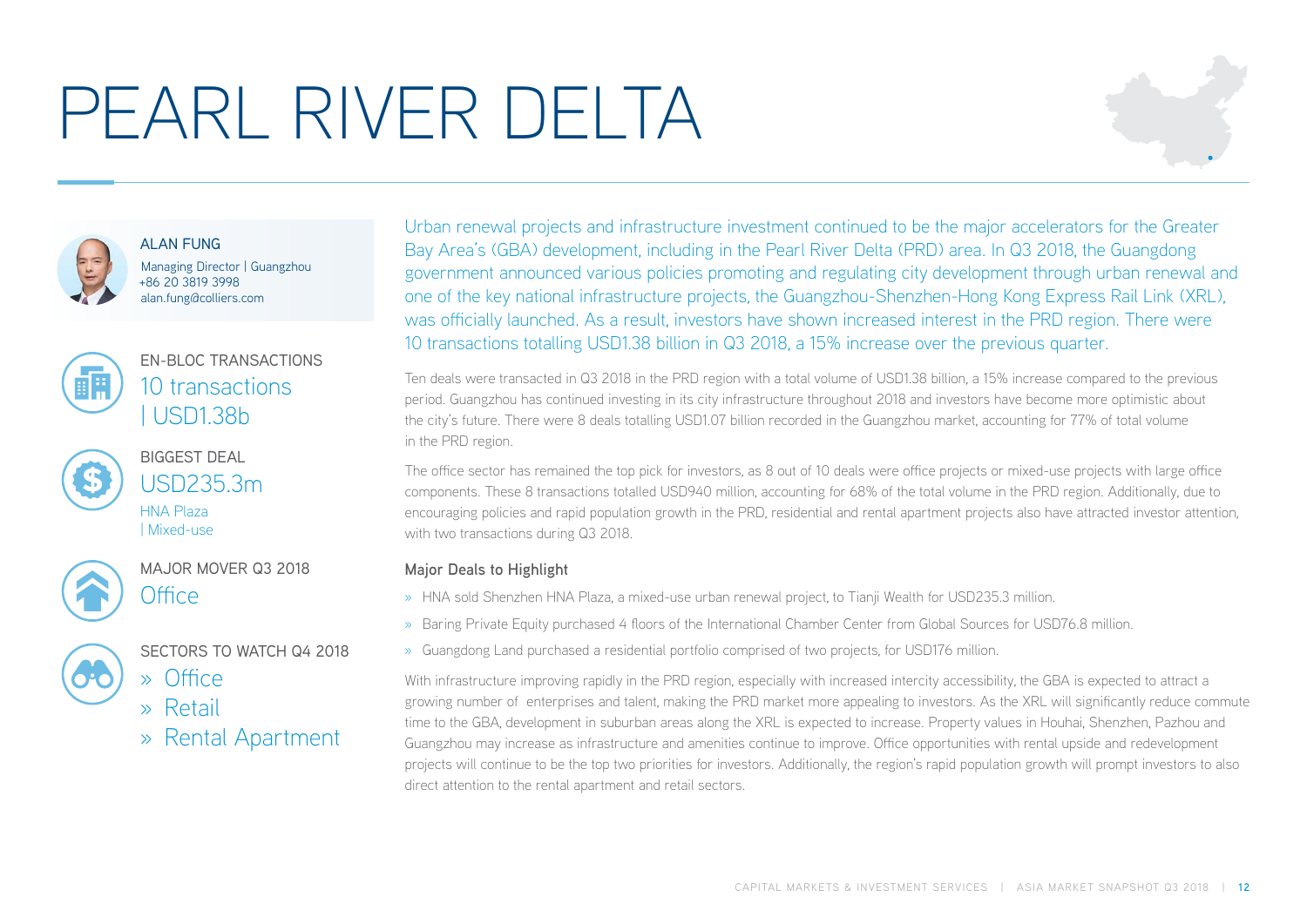# PHILIPPINES





IEYO DEGUZMAN Deputy Managing Director +63 2 858 9040 ieyo.deguzman@colliers.com



BIGGEST DEAL USD188m Bonifacio Global City site | Mixed-use

MAJOR MOVER 03 2018 Office



SECTORS TO WATCH Q4 2018

» Retail » Industrial

The Philippine economy grew 6% in Q2 2018, slower than the 7–8% initially projected by the government. Amid slower economic growth, the property sector remains resilient with the office and residential segments poised for recordhigh demand and supply in 2018. Looking ahead, the government intends to spur economic growth by attracting more investment through relaxation of foreign ownership restrictions in key sectors such as construction and retail, and the continuing construction of major infrastructure projects primarily in Metro Manila.

Total office transactions for the first three-quarters of the year have already reached nearly 900,000 sq m. Given the current trend, net take-up is expected to breach 1 million sq m by the end of 2018. Office space demand for the remainder of the year will be sustained by strong pre-leasing activities. Aside from BPOs, government agencies, and offshore gaming firms from China, traditional businesses such as logistics, telecommunications, insurance and financial firms will sustain office space demand across Metro Manila.

The benefits of warmer relations between the Philippines and China are spilling over to the residential sector. As of Q3 2018, secondary residential buildings near office towers that house offshore gaming companies have occupancy rates between 95% to 100%, while pre-selling condominium projects recorded a take up of between 90% to 95%. Residential capital values continue to increase while rents are exhibiting marginal growth. Total sales for the first nine months of the year in the pre-selling market are expected to breach 40,000 units.

### **Major Deals to Highlight**

- » A joint venture between Ayala Land Inc. and Royal Asia Land Inc, was formed for the development of an approximately 10 million sq ft mixed-use development site located in Cavite, south of Metro Manila.
- » Robinsons Land Corp. and Shang Properties Corp. are forming a joint venture company for the development of an approximately 96,650 sq ft mixed-use site in Bonifacio Global City.

The sectors to watch in Q4 2018 are industrial and retail. Despite the proposed implementation of the second instalment of the tax reform program, which seeks to rationalise tax and non-tax incentives currently enjoyed by industrial tenants, industrial space takeup by manufacturers remains stable, while a few existing tenants have announced plans to expand operations within Central and Southern Luzon industrial parks.

The government has indicated it will reduce the minimum capital required for foreign retailers to open shop in the country from USD2.5 million to USD200,000. This will take effect when the government releases the next Foreign Investment Negative List (FINL), which specifies investment areas restricted to foreigners, by the end of the year. This move by the government should enable entry of more foreign retailers, particularly those in the food and beverage (F&B) and home furnishing sectors as these are still dominated by local players.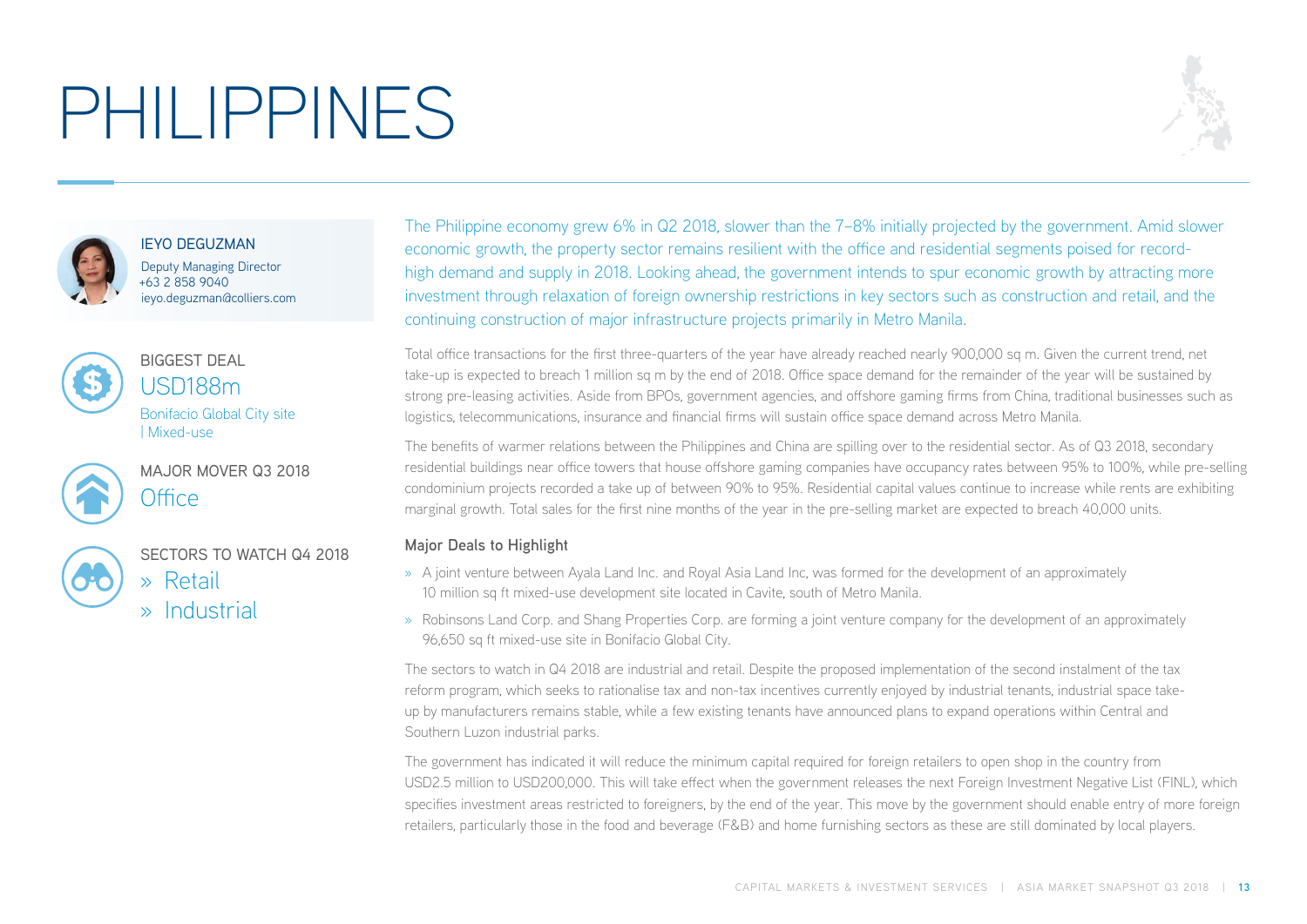## SHANGHAI





BETTY WONG National Head and Executive Director | China +86 21 6141 3529 betty.wong@colliers.com



### EN-BLOC TRANSACTIONS 16 transactions | USD1.14b



BIGGEST DEAL The Mall Portfolio | Retail



MAJOR MOVER Q3 2018 **Office** 



SECTORS TO WATCH 04 2018 » Office/

Business Park

- » Rental Apartment
- » Retail

Due to continued tightening of market policies, real estate investment in Q3 2018 declined sharply. There were 16 transactions recorded in Q3, totaling USD1.14 billion, a decrease of 60% compared with Q3 last year. However, there are several large deals currently under negotiation and the market is expected to recover in Q4 2018. Long-term rental apartments have been a focal point for investors owing to the government's support and strong demand.

A total of 16 transactions were recorded in Q3 2018, totaling approx. USD1.14 billion. The rental apartment sector has been quite active during this period, with 4 of the 16 transactions coming from this sector, with a total transaction amount of USD132 million, accounting for 11.5% of the total transaction volume. The office sector, together with business parks, remained the focus with 7 transactions, or 49.5% of the total transaction value, in Q3 2018. The largest deal during this period came from the retail sector with Brookfield purchasing The Mall portfolio consisting of two retail assets in Shanghai.

### **Major Deals to Highlight**

- » Brookfield acquired a retail portfolio, The Mall, located in Nanxiang and Jinqiao from Cathay Real Estate. The total GFA of the two malls is 101,354 sq m.
- » Caohejing Pujiang Hi-Tech Center Block 5 & 7, a business park project with a GFA of 40.126 sq m, was acquired by Phoenix Property Investors for USD106 million.
- » China Resources acquired the Sanlin Hotel with a GFA of approx. 14,700 sq m for USD71 million. The project is located in Pudong and will be converted to long-term rental apartments.

As a result of continued policy tightening in the real estate sector, particularly in relation to financing, domestic investors have become more cautious, providing foreign investors with more opportunities. This trend is expected to continue, with more foreign investors closing deals through the end of the year. In addition, investors will prefer properties that generate stable incomes, while rental apartment projects and properties with the potential to be converted into rental apartments will also be a major focus. With several large deals under negotiation, the investment real estate market is expected to rebound in Q4 2018.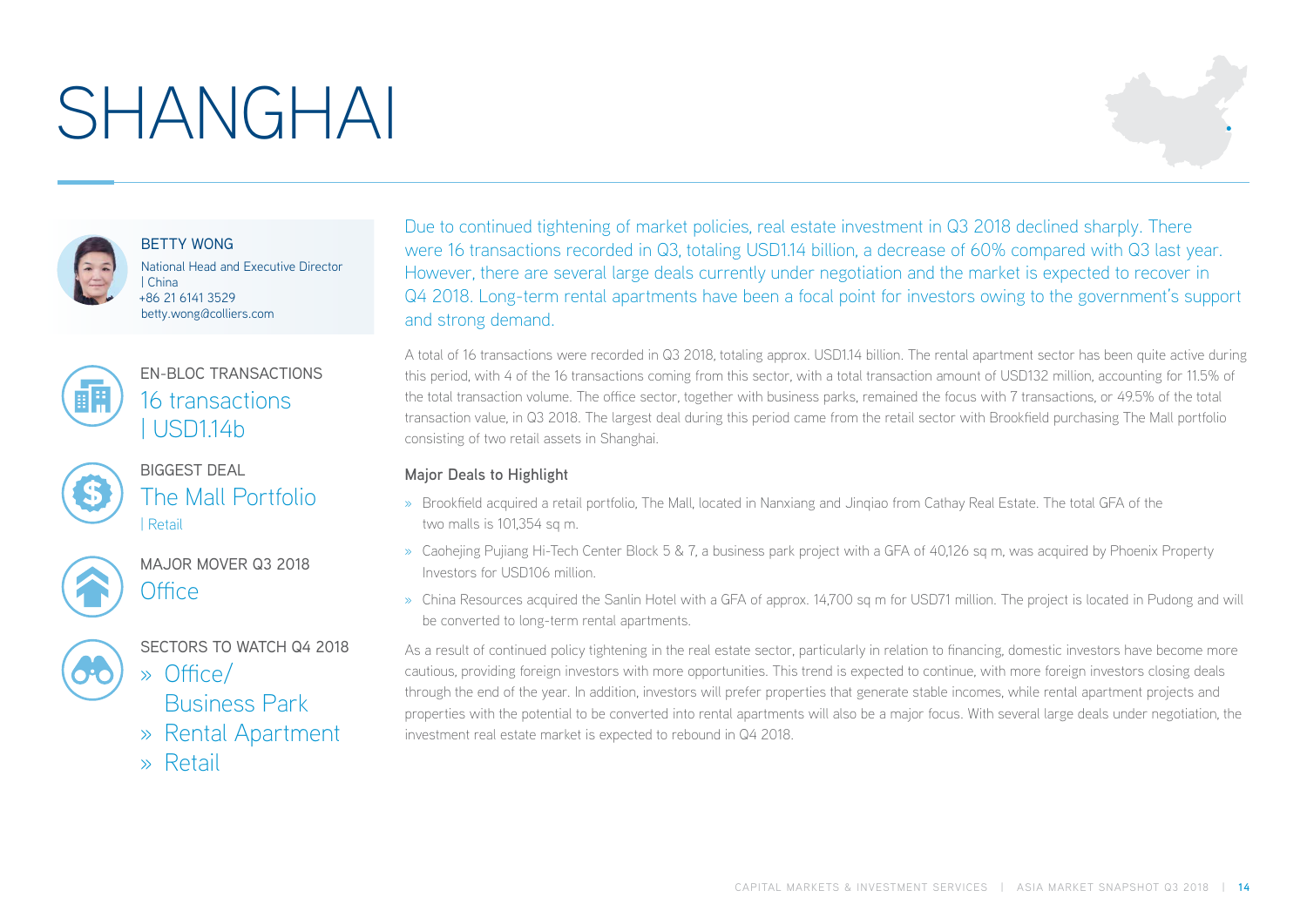# SINGAPORE





TANG WELL ENG Managing Director +65 6531 8688 weileng.tang@colliers.com



BIGGEST DEAL USD658.14m OUE Downtown – Office components | Commercial

MAJOR MOVER 03 2018 » Commercial » Industrial

SECTORS TO WATCH Q4 2018 » Commercial

» Industrial

The commercial and industrial sectors dominated Singapore's investment market in Q3 2018. REITs and private funds continued to enhance their existing portfolios through acquisitions and divestments. The residential sector took a back seat as developers focused on launching their projects and looking at the encouraging take-up rates. We believe developers will be ready for more price-adjusted land acquisitions in the coming quarters.

#### **Major Deals to Highlight**

- » Two property heavyweights CapitaLand Limited and City Developments Limited jointly clinched a 3.7 hectare commercial and residential site at Sengkang Central for SGD777.78 million (USD563.6m) in August. The prime site was offered through a dual-envelope concept and price revenue tender system. This was also the first time in a decade that the two developers teamed up for a project in Singapore.
- » Mapletree Logistics Trust (MLT) acquired five logistics properties from CWT International for a total of SGD730 million (USD535m). The modern ramp-up warehouses, with a total gross floor area of approximately 3.2 million sq ft, are located within the three key logistics clusters near Jurong Port and PSA Terminals.
- » OUE Commercial REIT acquired the office components of OUE Downtown from its sponsor, OUE for SGD908 million (USD658.14m), translating to SGD1,713 (USD1,241) per sq ft based on net lettable area.
- » As a move to recycle its capital for reinvestment, CapitaLand Limited divested its 70% interest in Westgate the retail component of the integrated retail and office development – to CapitaLand Mall Trust (CMT) for SGD789.6 million (USD578.2m), translating to SGD2,746 (USD2,011) per sq ft based on net lettable area.

Following the implementation of the residential cooling measures, we expect developers to be cautious and adopt a 'wait-and-see' approach to the residential market. Developers are expected to be more selective in their acquisitions, while bids are likely to be more moderate. However, residential sites with good locational attributes and fewer competing projects could still be appealing to developers.

The commercial sector is likely to continue its positive momentum from Q3 as greater investment demand is channelled from the residential market to commercial assets as a result of the cooling measures.

Activity in the industrial investment market is likely to continue, as industrial REITs strengthen their market positions through selective acquisitions and divestments. We anticipate more activity, especially in niche sectors such as data centres, high-spec facilities and modern ramp-up logistics properties.

Note: USD conversion is based on the date of transaction or date of award.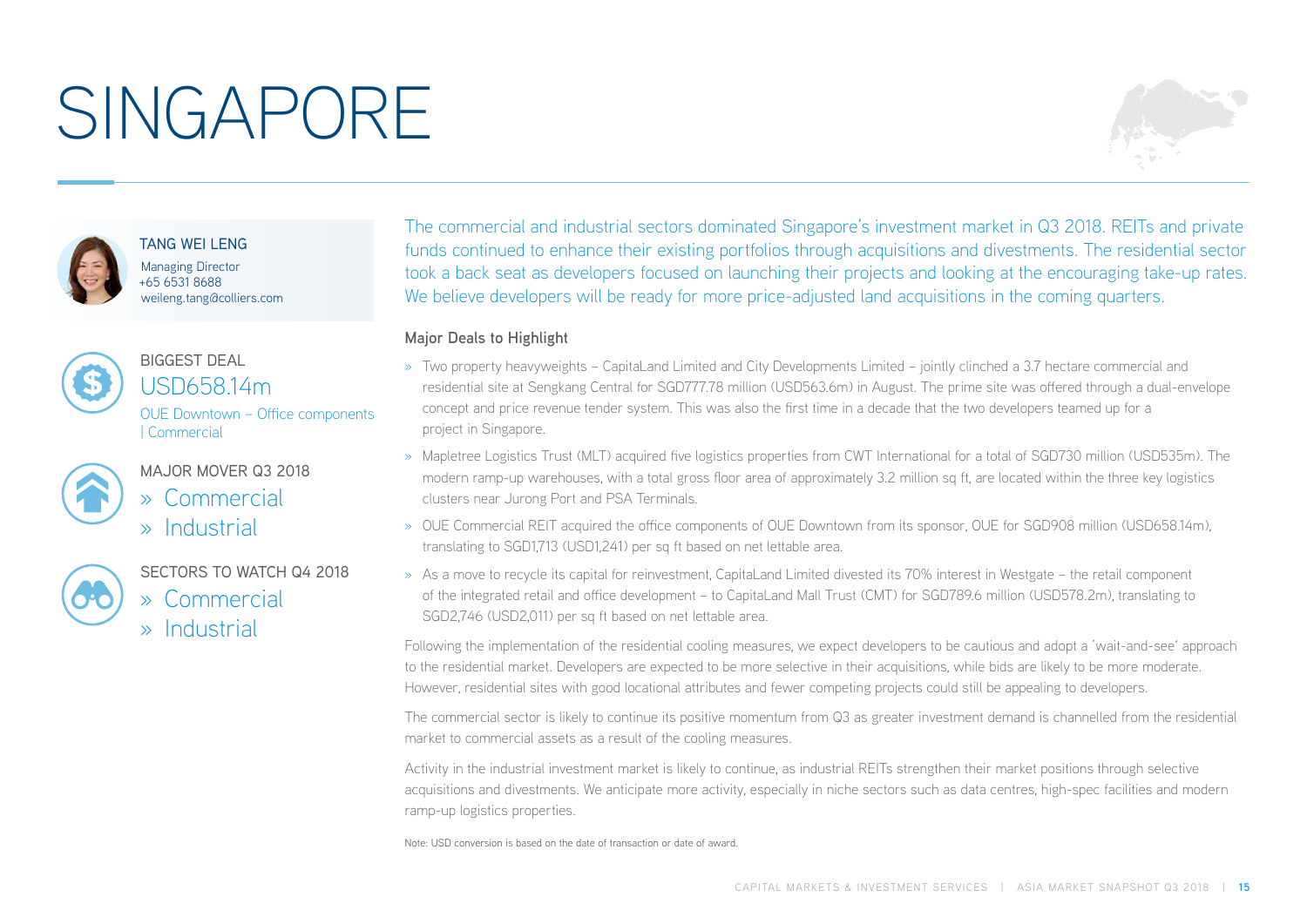## TAIPEI



DEREK HUANG Executive Director +886 2 8101 0150 derek.huang@colliers.com



### EN-BLOC TRANSACTIONS 3 transactions | USD120m



BIGGEST DEAL USD75m

Xerox Building | Office



MAJOR MOVER Q3 2018 Office



SECTORS TO WATCH Q4 2018 » Office

» Development Site

The total commercial property transaction volume declined to TWD8.6 billion (USD287 million) in Q3. Office and industrial office buildings contributed to approximately 70% of total transactions. Land transactions remained active, recording total volume of TWD43.4 billion (USD1.45 billion) in Q3. The land transaction volume in the first three quarters of 2018 totalled TWD137.2 billion (USD4.57 billion) exceeding last year's total volume.

Due to robust leasing activity, the office sector remains a key market driver in Q3. The total net take-up in the first three quarters was 43,826 ping (144,879 sq m), already exceeding last year's total take-up. The supply coming online in 2019–2021 is mainly for self-use. Selfuse buyers and investors continue to pursue office investment opportunities or development sites which allow for office use. In September, the government disposed of the 50-year leasehold of the former Air Force Officers and Soldiers Activity Centre – a commercial plot in Daan District in Taipei City – through public tender. It received five bids from financial and insurance companies who had a major interest in office development sites. Yuanta Bank was awarded the site for TWD8.2 billion (USD273 million) – an 123% premium over the bottom price.

### **Major Deals to Highlight**

- » Yuanta Bank acquired the 50-year leasehold of a commercial plot in Daan District, Taipei City for TWD8.2 billion (USD273 million), where it plans to build it headquarters.
- » Yong Pei Development and Jyu Yao Investment purchased Xerox Building in Song Shan District, Taipei City for TWD2.3 billion (USD77 million).
- » Yi Jin Industrial Co. Ltd. forward-purchased an en-bloc industrial building in Xizhi district, New Taipei City for TWD982 million (USD33 million).

As foreseeable new supply in the office market is scarce, we expect this sector will remain the key market driver in Q4. Due to low levels of office stock and scarcity of land in the Taipei CBD, demand is shifting to decentralized areas such as Neihu district, Nangang district and New Taipei City.

Though the market remained stagnant in Q3 mainly due to caution among investors, insurance companies may become more active in Q4 as they have sizeable amounts of capital allocated for real estate investment.

CAPITAL MARKETS & INVESTMENT SERVICES | ASIA MARKET SNAPSHOT Q3 2018 | **16**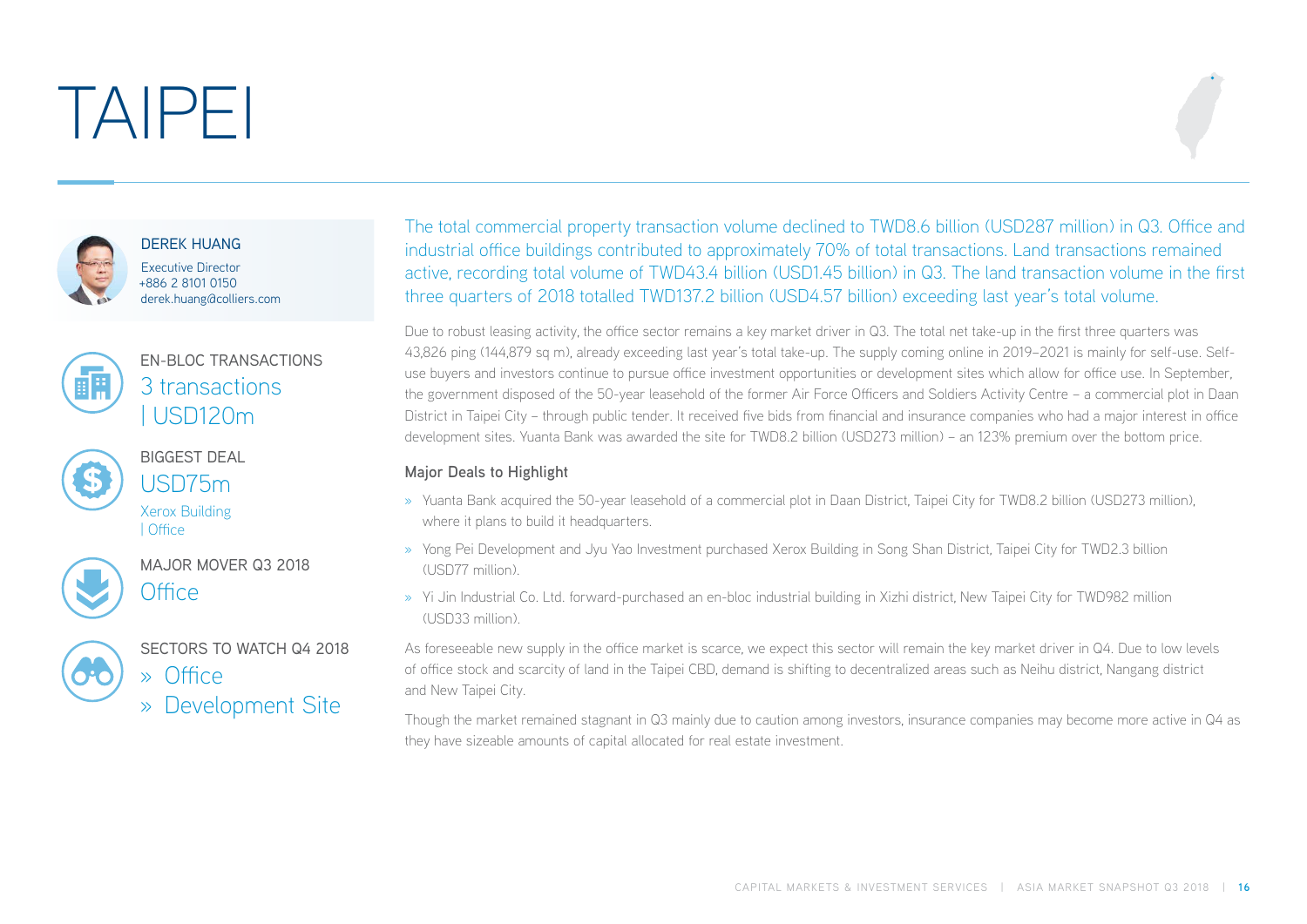# THAILAND



BARNY SWAINSON

Senior Director +66 2 656 7000 barny.swainson@colliers.com



### BIGGEST DEAL USD300m

Share acquisition of Gland by CPN | Mixed-use commercial and land



MAJOR MOVER 03 2018 Office Grade A & B



SECTORS TO WATCH Q4 2018

» Residential Development

» Hospitality

Thailand's investment market remains active with the highest levels of capital being deployed in the Bangkok CBD and along key mass transit routes. There is a strong focus on the residential development sector with investment still at comparatively high levels, albeit falling year-on-year on concerns of oversupply. Office stock remains limited in supply although opportunities are available in the hospitality sector, which remains buoyant with increasing YOY visitor numbers to the country.

Land plots for residential development sell particularly well in the Bangkok CBD and along mass transit routes. This trend continues and top sale prices in the city have now reached record levels at approximately USD225m per hectare. Strong demand remains for prime plots, though the high levels of supply in the condominium sector have resulted in a 30–40% slowdown in YOY unit supply, as some residential developers adopt a more cautious outlook and diversify into alternative sectors for a more balanced risk profile.

The trend of landowners preferring to grant long leases over selling freehold interests persists. Developments of office blocks, serviced apartments, hotels and retail on 30-year leasehold plots continue, normally with options to renew, which are often sold once built. Buyer demand, albeit lower than that for freehold interest, is sufficiently strong in prime CBD areas to sell such investments, particularly with foreign ownership restrictions not applying to leasehold plots.

### **Major Deals to Highlight**

- » Q3 has seen a major share-based company acquisition focused on the 'new CBD' area of Bangkok. Central Pattana Public Company Limited (CPN) announced the acquisition of just over 50% of Gland shares for a reported approximately USD300m. Gland's property portfolio comprises office buildings, hotel, residential and retail areas, plus a number of development projects.
- » Frasers and TCC have in the last quarter appointed the foundation contractors for Bangkok's largest prime development. The 16.7 hectare site will have 8 hectares of green and open space while still accommodating five Grade A office towers, five luxury and lifestyle hotels, three ultra luxury condominiums and four distinctive retail precincts. The development is being undertaken on a leasehold plot, totalling 60 years, with phase 1 construction due for completion in 2022. Anchor tenants may contact us for further information.

Super Tower on Rama IX, which is currently under construction, will be 615m tall once completed – almost twice the height of the current tallest building in Thailand, the MahaNakhon (314.2 m). The 125-storey tower will provide a multipurpose plaza above modern conference facilities, along with retail arcades at the base. CPN's acquisition will enhance business possibilities and provide influence and experience to what is already a very exciting development for the city.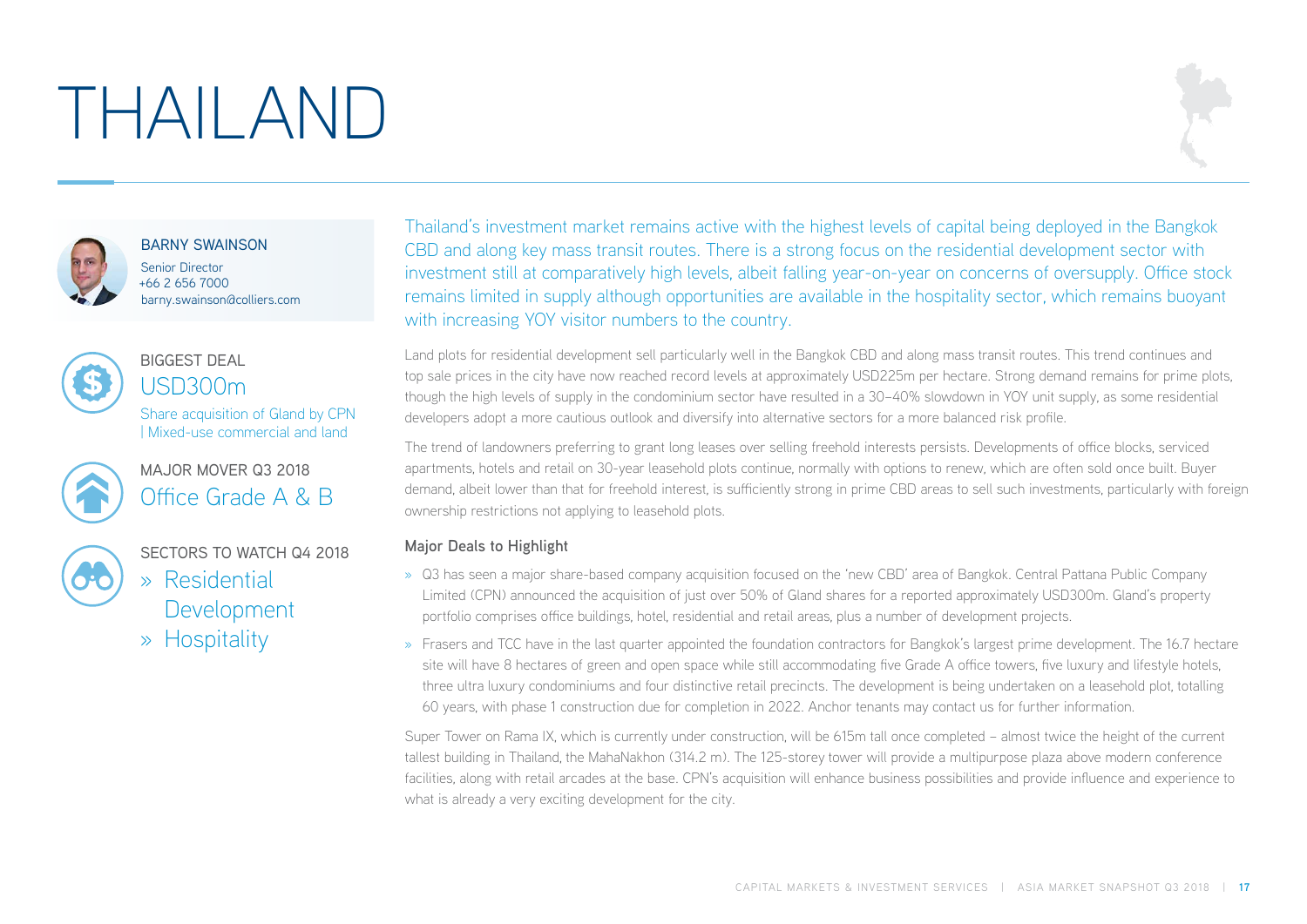## VIETNAM



JONATHON CLARKE

**Director** +84 938 150 019 jonathon.clarke@colliers.com



### EN-BLOC TRANSACTIONS 3 transactions | USD120m



BIGGEST DEAL USD60m Development site | Residential



MAJOR MOVER Q3 2018 **Industrial** 

SECTORS TO WATCH Q4 2018



» Industrial

» Office

» Hospitality

With the State Bank of Vietnam tightening lending to the real estate sector in a bid to control bad debt, Vietnamese real estate developers are seeking foreign capital and we expect the already record levels of FDI into the real estate sector to increase further. The USD\$5.5 billion invested in the first two quarters of 2018 has already surpassed the total FDI committed in 2016 and 2017 combined (USD\$3.7 billion). With the likes of GIC, Warburg Pincus and Nomura Real estate committing to the Vietnam market, investors from Europe and America are starting to take note while Asian investment still accounts for 74% of all FDI into Vietnam.

The 100% foreign-owned real estate developer Alpha King introduced three significant real estate projects in HCMC, including high-end serviced apartments at No 2 Ton Duc Thang, A-class office building Alpha Tower at No 289 Tran Hung Dao, and the Alpha City complex at No 87 Cong Quynh. GIC Pte, the Singapore sovereign wealth fund, is understood to be making another bet on Vietnam by purchasing a stake in local conglomerate Masan Group Corp after investing USD\$1.3 billion in luxury residential developer Vinhomes JSC ahead of its May initial public offering, which was the country's biggest-ever share sale.

### **Major Deals to Highlight**

- » Capitaland purchased a 6ha residential development project in District 2 Ho Chi Minh City for USD\$60m.
- » Thao Dien JSC purchased a residential development site in District 2 Ho Chi Minh City for USD\$38m.
- » The Sheraton Hotel in Nha Trang was sold for an undisclosed amount yet to be made public.

Residential development remains a hot topic in the Vietnam market but a notable number of developers are starting to shift their attention to the hospitality sector. Nova Land, Sonkimland, TTC, Warburg Pincus and the Indochina Kajima platform are all actively pursuing hotel development and income generating assets within key markets including Hanoi, HCMC, Danang, Dalat and Phu Quoc. Industrial land and ready build space are also highly sought after with a number of large logistics and manufacturing companies seeking high quality space or land to develop for their own use due to the noticeable gap in build quality inherent in a historically labour- rather than capital-intensive industrial market.

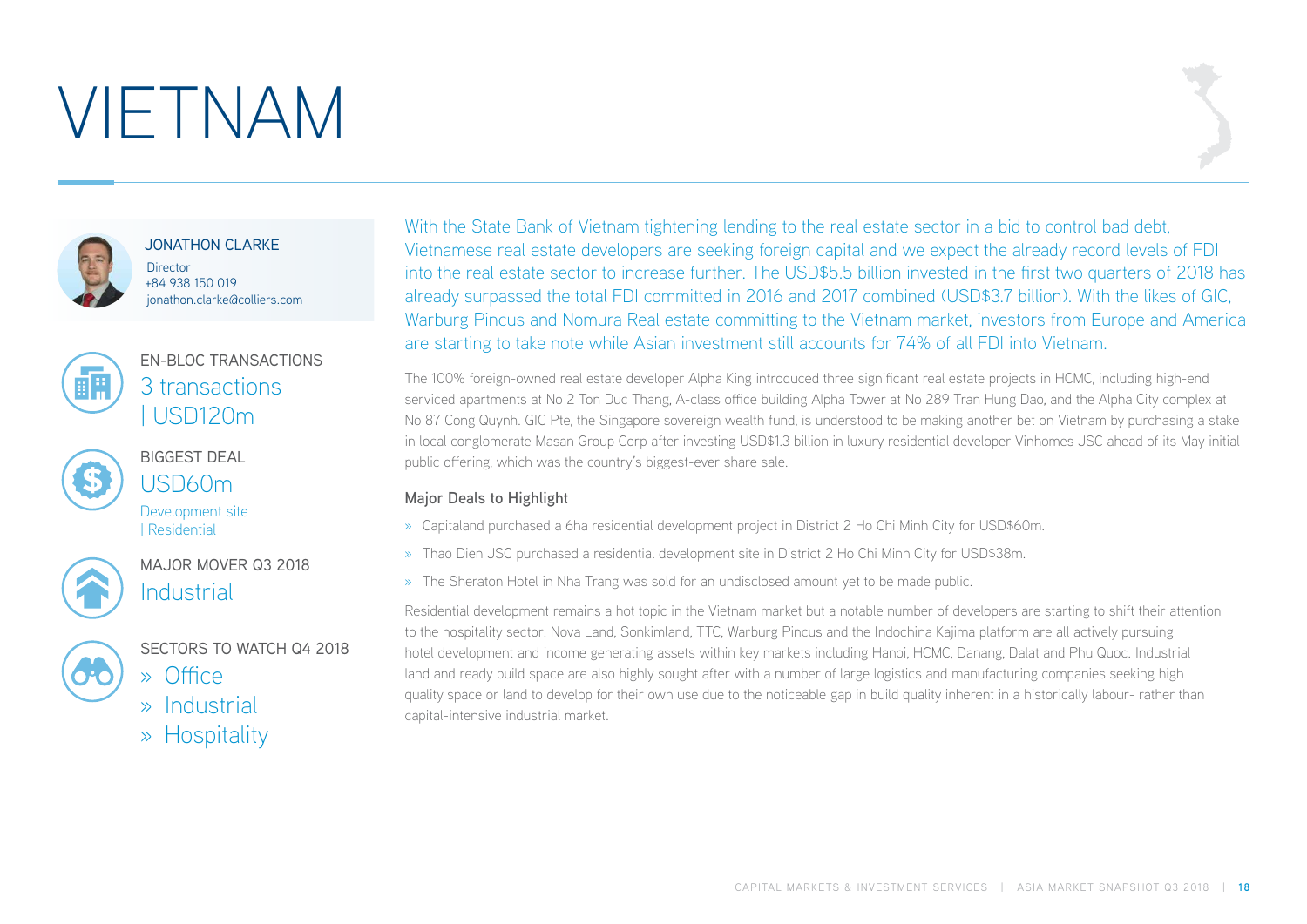### ABOUT COLLIERS INTERNATIONAL GROUP INC.

Colliers International Group Inc. (NASDAQ: CIGI) (TSX: CIGI) is a top tier global real estate services and investment management company operating in 69 countries with a workforce of more than 12,000 professionals. Colliers is the fastest-growing publicly listed global real estate services and investment management company, with 2017 corporate revenues of \$2.3 billion (\$2.7 billion including affiliates). With an enterprising culture and significant employee ownership and control, Colliers professionals provide a full range of services to real estate occupiers, owners and investors worldwide, and through its investment management services platform, has more than \$20 billion of assets under management from the world's most respected institutional real estate investors.

Colliers professionals think differently, share great ideas and offer thoughtful and innovative advice to accelerate the success of its clients. Colliers has been ranked among the top 100 global outsourcing firms by the International Association of Outsourcing Professionals for 13 consecutive years, more than any other real estate services firm. Colliers is ranked the number one property manager in the world by Commercial Property Executive for two years in a row.

Colliers is led by an experienced leadership team with significant equity ownership and a proven record of delivering more than 20% annualized returns for shareholders, over more than 20 years.